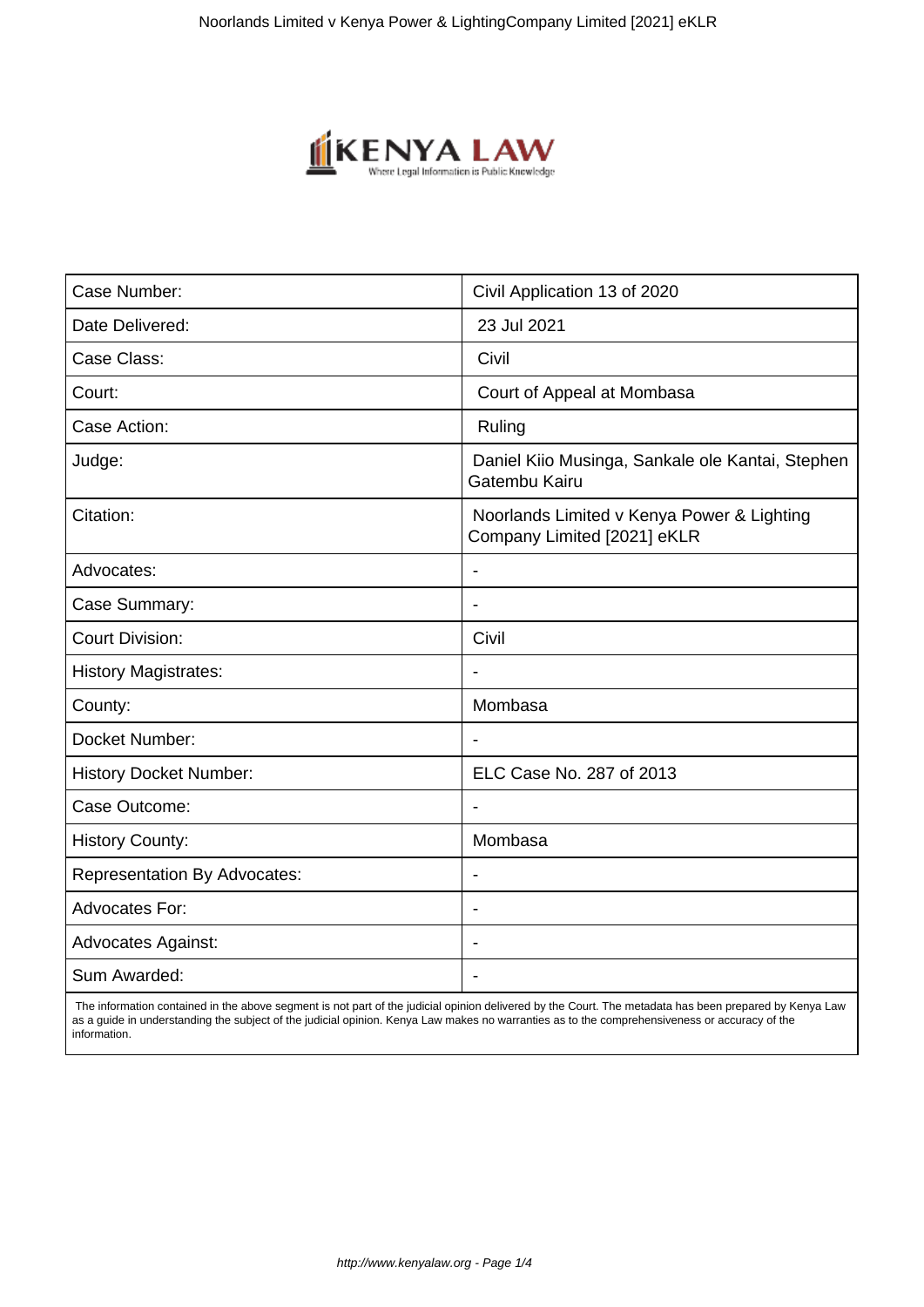### **IN THE COURT OF APPEAL**

## **AT MOMBASA**

### **(CORAM: MUSINGA, GATEMBU & KANTAI, JJ.A.)**

### **CIVIL APPLICATION NO. 13 OF 2020**

# **BETWEEN**

**NOORLANDS LIMITED……………………...………….............….……APPLICANT**

**AND**

## **KENYA POWER & LIGHTING COMPANY LIMITED…………RESPONDENT**

*(An application to strike out the notice of appeal dated 7th November, 2016 and lodged in court on 8th November, 2016 in an intended appeal against the judgment of the Environment and Land Court at Mombasa (Omollo, J.) delivered on 4th November 2016 in ELC Case No. 287 of 2013)*

#### *\*\*\*\*\*\*\*\*\*\*\*\*\*\*\*\**

### **RULING OF THE COURT**

1. In its application dated 3rd February 2020 made under Section 3A and 3B of the Appellate Jurisdiction Act and Rules 82, 83 and 84 of the Court of Appeal Rules, the applicant Noorlands Limited, seeks an order that the notice of appeal lodged by the respondent, Kenya Power & Lighting Company Limited on  $8<sup>th</sup>$  November 2016 be struck out on the ground that the respondent has not undertaken the essential step of filing a memorandum and record of appeal within the prescribed time.

2. In his affidavit in support of the application, Mohammed Faki Mwinyihaji Khatib a duly appointed attorney for the applicant deposes that the applicant successfully sued the respondent before the Environment and Land Court (ELC) in 2013 for trespass by erecting electricity supply poles on the applicant's property without permission; that in a judgment delivered by that court on 4<sup>th</sup> November 2016, the applicant was awarded general damages of Kshs.2,500,000.00 against the respondent; that on 8<sup>th</sup> November 2016, the respondent lodged a notice of appeal but has not filed a memorandum and record of appeal since that time.

3. The applicant's suit before the ELC was founded on a claim that the respondent had placed equipment and erected power supply lines on the applicant's property, plot 121/V/MN, without consent. It sought a mandatory injunction to compel the respondent to remove the power supply lines from the suit property as well as general and punitive damages for trespass. Satisfied that the applicant had not granted the respondent way leaves to the property, the learned Judge found that the claim for trespass was established, and although the court did not order the removal of the supply lines from the property, it did award the applicant damages for trespass as already mentioned.

4. In her replying affidavit in opposition to the application, Emily Kirui, a legal officer of the respondent deposes that in addition to filing the notice of appeal, the respondent did apply, through its advocates, for the typed proceedings and judgment by a letter dated 7<sup>th</sup> November 2016; that the typed proceedings were certified by the lower court on 5<sup>th</sup> October 2018 and a certificate of delay dated 11<sup>th</sup> October 2018 issued; that the advocates for the respondent then prepared the memorandum of appeal and compiled the record of appeal and forwarded the same to their representative in Malindi on  $3^{rd}$  December 2018 for filing in the registry of the Court but the said advocates failed *"to follow up the matter with their representative in Malindi"*. Ms. Kirui deposed further that the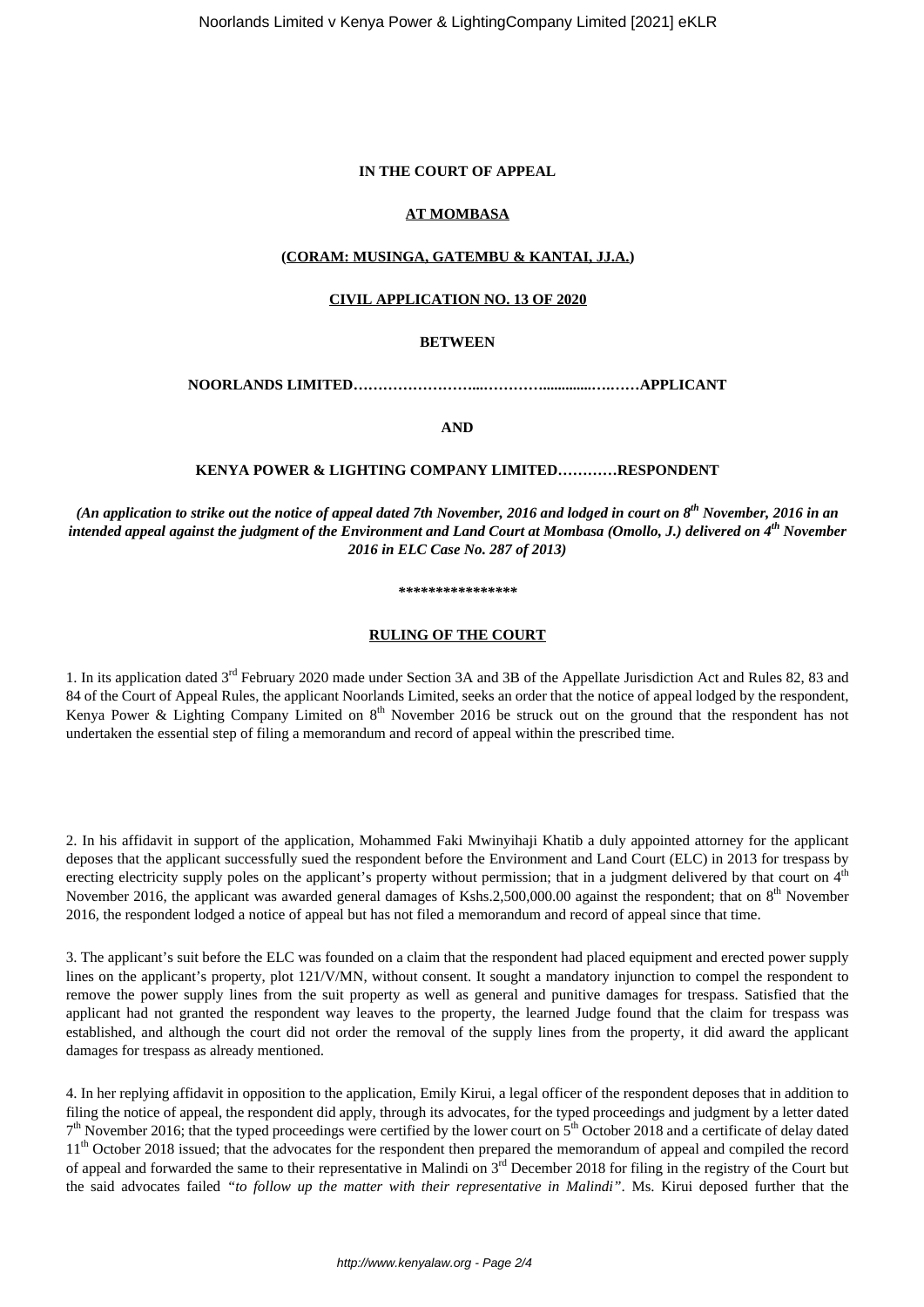respondent remains keen to pursue the appeal and that the mistake of the respondent's advocates should not be visited on the respondent and that an application has since been filed for extension of time.

5. We have considered the application, the affidavits and the submissions. There is no dispute, as submitted by Jengo Associates advocates for the applicant, that it is over four years since the judgment of the ELC was delivered on  $4<sup>th</sup>$  November 2016. It is also not in contest that the notice of appeal was filed and served within time. The explanation given by the respondent for the omission over the years to file the memorandum and record of appeal is that their advocates, Kiarie Kariuki & Company advocate, prepared the record of appeal and forwarded it to their representative in Malindi in October 2018 for purposes of filing but omitted to follow up to ensure that was in fact done.

6. It is urged for the respondent that mistake of counsel should not be visited on the client. In that regard, we recall the words of *Madan, JA* in the case of *Belinda Murai & Others vs. Amos Wainaina, [1979] eKLR***,** that:

*"The door of justice is not closed because a mistake has been made by a person of experience who ought to have known better. The court may not forgive or condone it but it ought certainly to do whatever is necessary to rectify it if the interests of justice so* dictate<sup>37</sup>

7. In the present case, however, quite apart from the fact that the advocates for the respondent, Kiarie Kariuki & Company advocate, have not themselves explained what transpired, the respondent itself appears to have made absolutely no effort to follow up with its advocates to establish the status of the matter for an inordinately long time. As stated in *Habo Agencies Limited vs. Wilfred Odhiambo Musingo (2015) eKLR:*

*"It is not enough for a party in litigation to simply blame the Advocates on record for all manner of transgressions in the conduct of the litigation. Courts have always emphasized that parties have a responsibility to show interest in and to follow up their cases even when they are represented by counsel".*

8. Similarly, in *Bi-Mach Engineers Limited vs. James Kahoro Mwangi [2011] eKLR* the Court expressed that:

*"The applicant had a duty to pursue his advocates to find out the position on the litigation but there is no disclosure that the applicant bothered to follow up the matter with his erstwhile advocates. It is not enough simply to accuse the advocate of failure to inform as if there is no duty on the client to pursue his matter. If the advocate was simply guilty of inaction, that is not an excusable mistake which the court may consider with some sympathy. The client has a remedy against such an advocate…"*

9. Consequently, there being no good reason given why we should not strike out the notice of appeal, we allow the applicant's application dated 3<sup>rd</sup> February 2020 with the result that the respondent's notice of appeal dated 8<sup>th</sup> November 2016 is hereby struck out. The applicant will have the costs of the application.

Orders accordingly.

*Dated and delivered at Nairobi this 23rd day of July, 2021.*